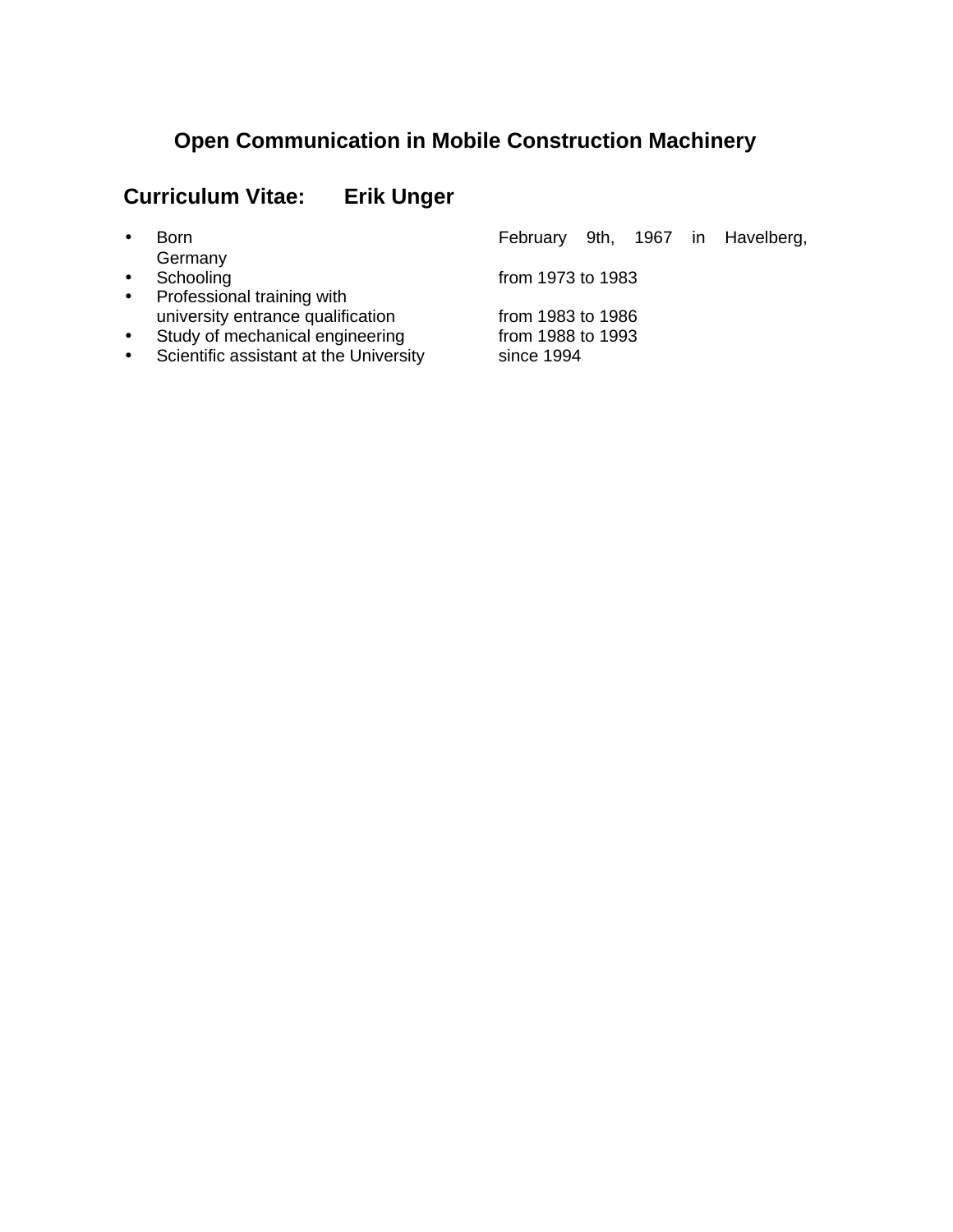# **CANopen Device Profiles for Mobile Construction Machines**

**Prof. Dr.-Ing. Wolfgang Poppy, Dipl.-Ing. Erik Unger**

Abstract: The paper describes the research project "Standardisation of the Open **Communication in mobile Construction Machines". The project created the bases for the use of CANopen in mobile construction machines. Specific device profiles for construction machines were defined and suggested for standardisation. A mobile excavator was equipped with CANopen, so that various devices are able to exchange data.**

#### **1 Preface**

Mobile construction machines which were developed exclusively by mechanical engineering, do not correspond to the current increasing requirements. We are pleased to see that applications of electronic controls were intensified in mobile construction machines. However, the electronic control is no warrenty for a higher machine power and for more reliability.

Especially mobile construction machines require a reliable data transfer because of the extreme vibrations, the variations in temperature as well as the dirty environment. The data exchange via a serial field bus is able to solve this problem.

The serial field bus CAN (Controller Area Network) proved effective for mobile applications under such conditions internationally. This data exchange diminishes the effort of cabling and allows the employment of complex controllers.

The manufacturers of diesel engines, transmission gears and hydraulic components equip their controllers with CAN interface since about 6 years. Nevertheless there are so far only some specific applications in mobile construction machines. The cause for it is that the network protocol is suitable for data exchange between specific applications of different manufacturers only in a different way (closed

communication). In the case of closed communication the full performance cannot be used. For this purpose enormous efforts for development and extensive arrangements between the manufacturers of the mobile construction machines and their suppliers are necessary. The users would not like to pay the higher costs.

To solve this problem an open communication system like CANopen can be utilised. The data exchange via CANopen allows a manufacturerindependent inclusion of all network participants and offers comprehensive safety.

CANopen is based on CAN-standard ISO 11898 and is favoured from many manufacturers of mobile machines. The data exchange between several controllers via CANopen requires a standardised device profile.

There are already standardised device profiles for following devices:

- $\triangleright$  Human Machine Interfaces
- $\triangleright$  IEC1131 Programmable Devices
- $\triangleright$  Drives and Motion Control
- $\triangleright$  Encoder
- ÿ I/O Modules [1].

Especially small companies can not use the open communication technology because there are no standardised device profiles for typical applications in mobile construction machines.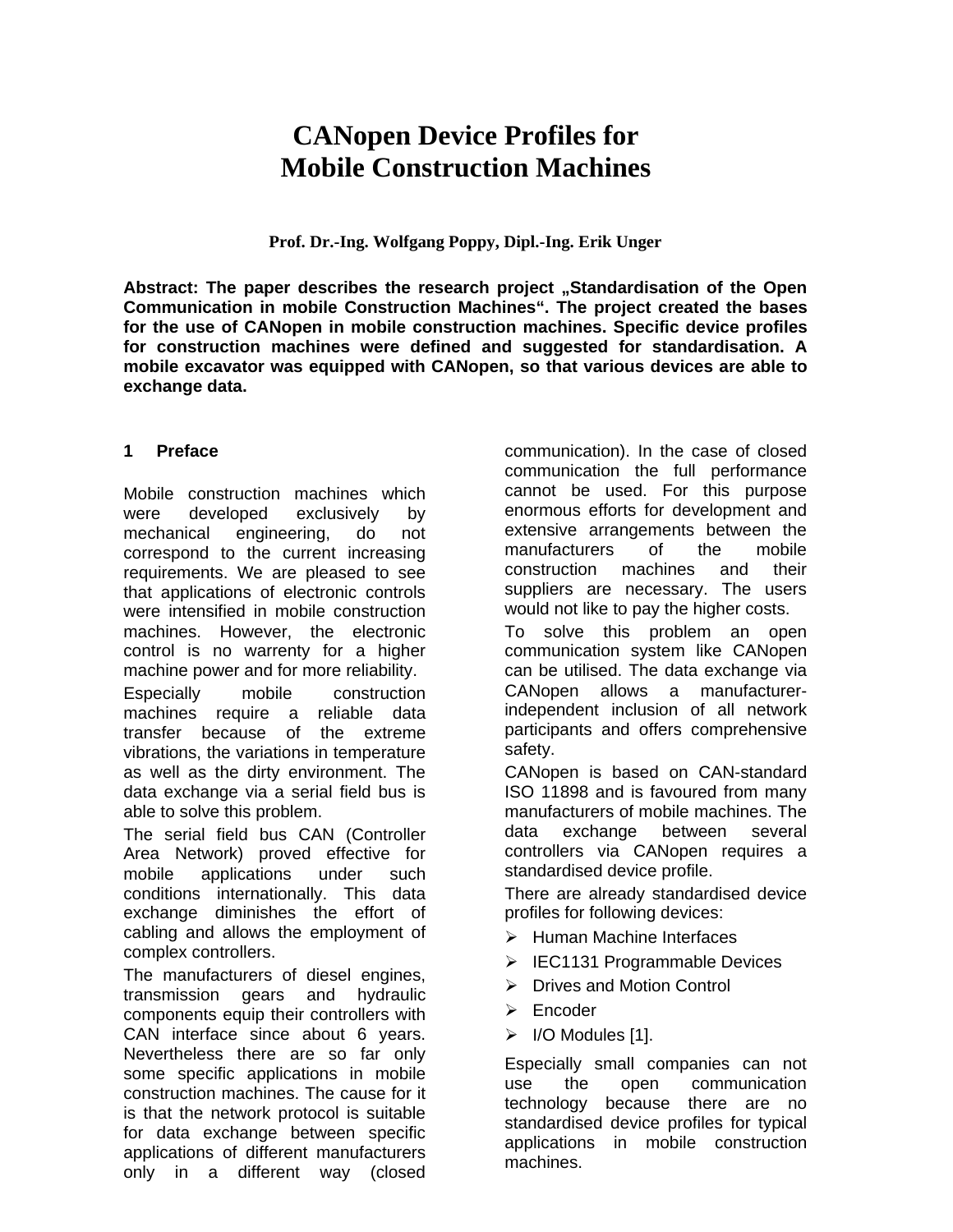# **2 Aims of the Project**

In the context of a research project at the University of Magdeburg the preconditions for the use of open communication via CANopen in mobile construction machines were created. Both between the controllers of individual modules (e. g. diesel engine, display, pedal for driving) and manufacturer-specific systems (e. g. hydrostatic drives) data exchange should be possible.

Aim was the definition of constructionmachine-typical CANopen device profiles. In close co-operation with construction machine manufacturers and suppliers as well as the standardisation committee CiA (CAN in Automation Internationally Users and Manufacturers Group e. V.) the standardisation of the device profiles should be forced.

Special value is put on the practical realisation in order to facilitate the introduction into open communication particularly for small and medium-sized enterprises and suppliers. A mobile construction machine should be equipped with a CANopen-network. So the advantages can be clarified and the fundamental strategy can be documented.

# **3 Strategy**

The aims of research should be achieved by the following steps:

- $\triangleright$  Analysis of mobile construction machines
- $\triangleright$  Analysis of communication **requirements**
- $\triangleright$  Definition of device profiles
- $\triangleright$  Programming of controllers
- $\triangleright$  Equipping of a mobile excavator with controllers
- $\triangleright$  Configuration and optimisation of the network.

## **3.1 Analysis of mobile construction machines**

The complete functions and the functionality of single components must be analysed. The fundamental structure (main drive, drive of construction machines equipment, drive of chassis), the fundamental functions (working and driving functions) and the controllers (mechanic, hydraulic, electronic) should be considered [2].

## **3.2 Analysis of communication requirements**

For the analysis of the communication requirements in mobile construction machines, a complete registration was striven by current and future information to be expected.

It had to be respected that both, conventional components without own CAN interface and components with CAN or CANopen interface must exchange data via the network. The data exchange between following specific devices of mobile construction machines was analysed:

- $\triangleright$  diesel engine,
- $\triangleright$  automatic gear,
- $\triangleright$  hydrostatic gear,
- $\triangleright$  proportional valve,
- $\triangleright$  joystick,
- $\triangleright$  display and
- $\triangleright$  slope sensor.

## **3.3 Definition of device profiles**

The device profiles were defined with the help of an analysis of the communication requirements. These profiles describe all needed parameters of the CAN communication in detail.

Physical variables and device parameters (objects) must be selected for each device and component and they must be integrated into one object group. For each object the attributes must be defined (measure, resolution, data coding, lower limit, upper limit, default value etc.).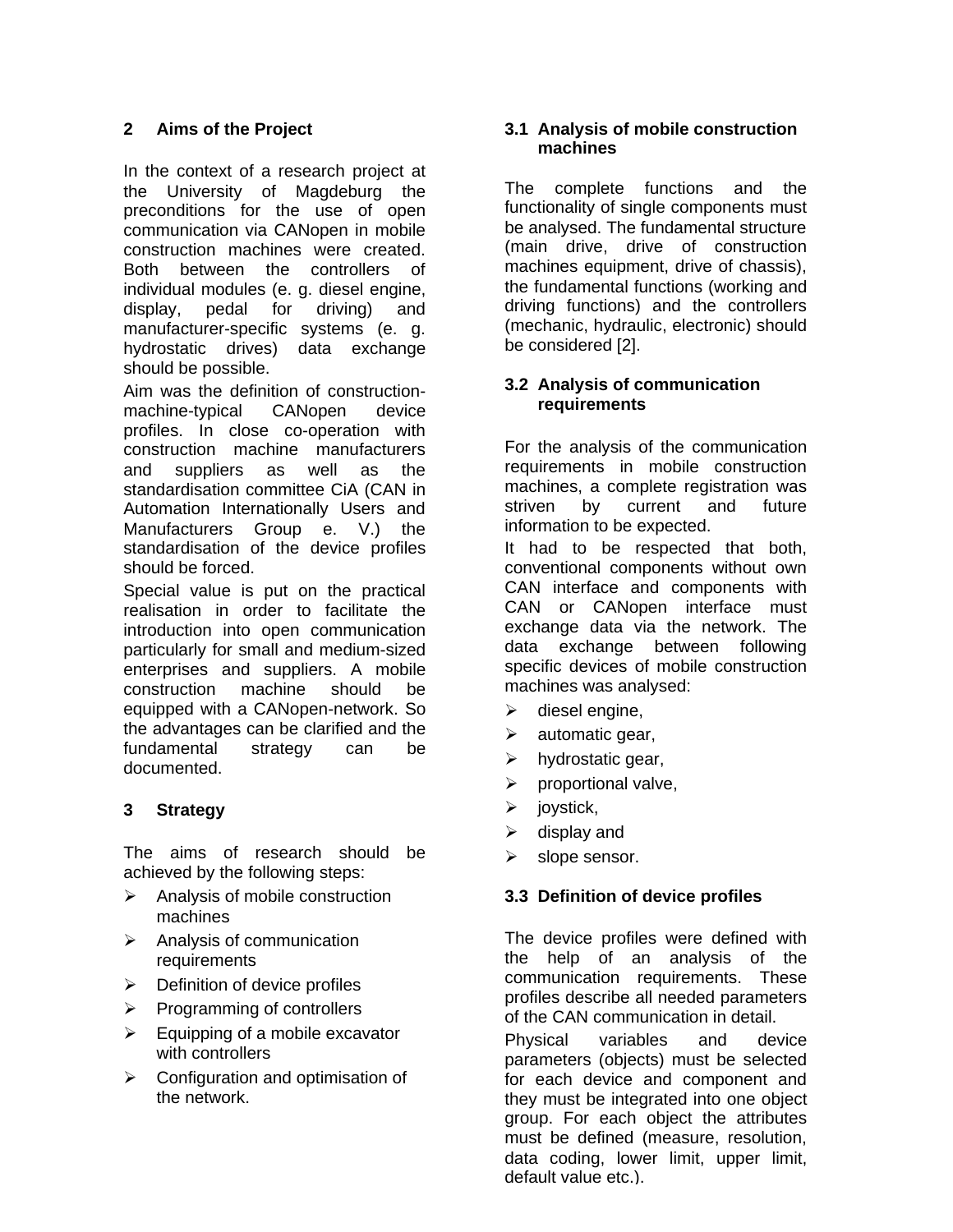The defined device profiles were discussed in cooperation with the industry partners. The profiles were handed over as a discussion basis for standardisation to the CiA.

# **3.4 Programming of controllers**

The programming effort of controllers depends substantially on the specific device suppositions. The CANopen network protocol (transmit, receive etc.) is downloaded by a "Source code library". The application-specific part is programmed with "C".

The components must be connected to the network as follows:

#### ÿ **Diesel engine:**

A separately controller must be used because the memory cell of the diesel engine controller is too small. The CANopen protocol and the device profile must be programmed into this controller. This controller is also used as a gateway for CANopen because the diesel engine controller used the CAN SAE J1939-protocol.

#### ÿ **Hydrostatic pumps**, **display:**

No separately controller is needed. The CANopen protocol and the device profile can be programmed directly into the respective controller.

## ÿ **Valves and joysticks:**

They can be connected directly because the CANopen protocol was downloaded already by the manufacturer. Only the modified device profiles must be programmed.

#### ÿ **Pedal and switch for driving:**

The pedal and the switch for driving are conventional components (analog, digital). A separately controller is needed in order to transmit the signals via bus. The CANopen protocol and the device profile must be integrated into the separately controller.

## **3.5 Equipping of an excavator**

For the practical realisation a 14-texcavator was used (**Figure 1**).



Figure 1: Mobile excavator for practical realisation

Several changes at the mobile excavator were necessary (sensors, actuators, valves). The programmed controllers were installed at the same time.

The diesel engine was equipped with an electronic engine controller.

The hydraulic control of the pumps and of the valve block could be replaced by an electrohydraulical control.

Additionally a display with keyboard, two joysticks and a electrical pedal for driving were attached.

## **3.6 Configuration and optimisation of the network**

The programmed controllers were integrated into the network step by step. The network functions are checked via a separately CANopen bus-monitor.

The complete network tests and the monitoring by bus-monitor will be needed for the data exchange optimisation.

#### **4 Results**

#### **4.1 Device profiles**

The following device profiles were defined according to the CANopen network protocol:

- $\triangleright$  Diesel Engine,
- $\triangleright$  Automatic Gear,
- $\triangleright$  Hydrostatic Machine,
- $\triangleright$  Proportional Valve,
- $\triangleright$  Joystick and
- ▶ Slope Sensor.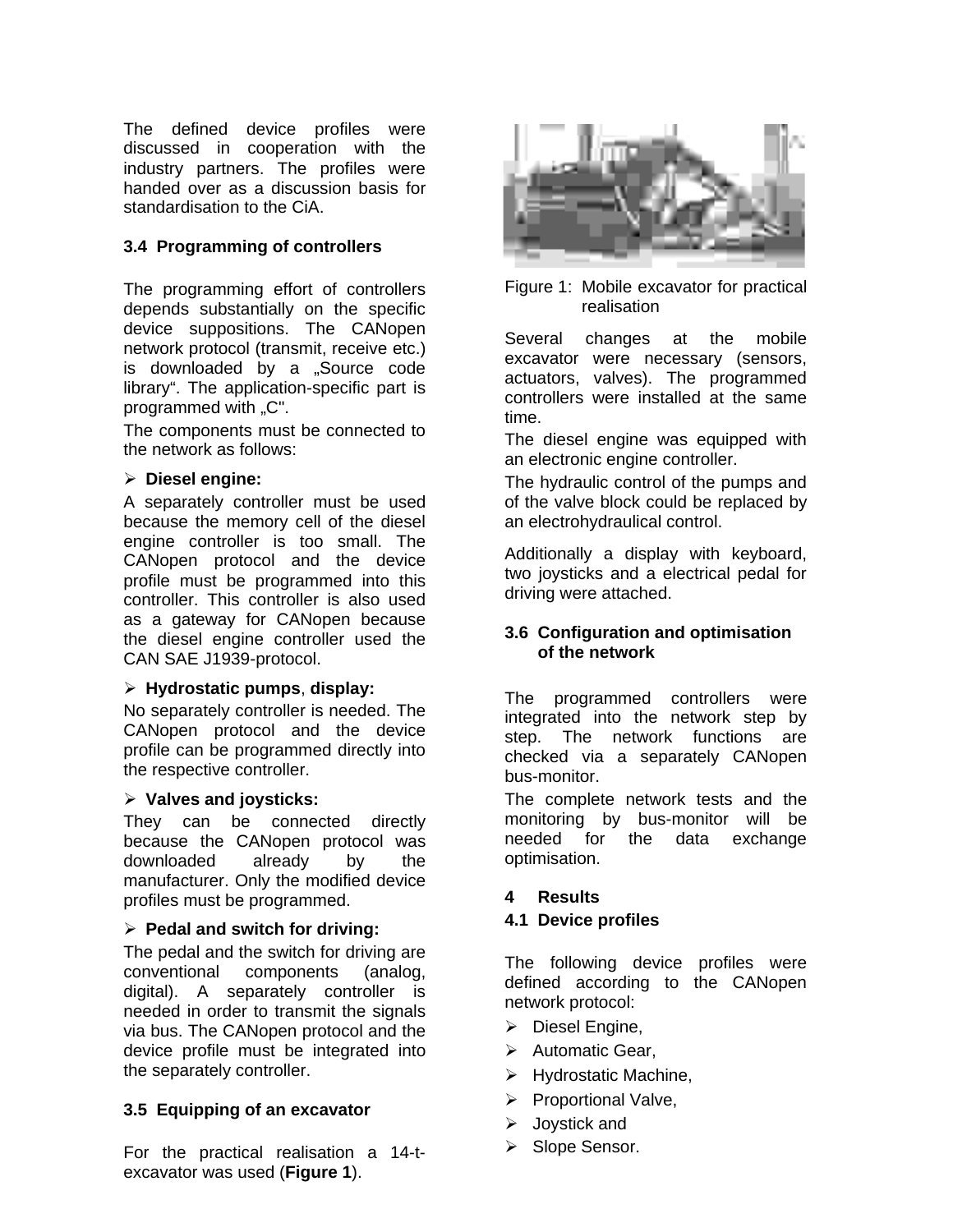It is important that both real-timerequiring values and configuration values can be transmitted.

These drafts of device profiles were discussed in cooperation with industry partners. The standardisation committee .CAN in Automation International Users and Manufacturers Group" (CiA) accepted these device profiles as proposals for the standardisation and founded the Special Interest Group .Off-Highway Vehicles".

#### **Profile "Diesel Engine" and profile "Automatic Gear"**

For the communication between the controllers of the power train the protocol SAE J-1939 is widely-used. Therefore CANopen objects for diesel engine and automatic gear were selected following the SAE J-1939 standard. Meanwhile a working group is preparing the standardisation of a Truck-Gateway for SAE J-1939 and CANopen.

## **Profile "Hydrostatic Machine"**

Suppliers of hydraulic components are interested to sell complete systems. The hydraulic for driving as well as the hydraulic for working consists of pumps, motors and the appropriate electronics. Therefore pump and motor are not implemented separately into the network, but as a hydrostatic gearbox. The controller of the hydrostatic gear contains the interface to the CANopen network (**Figure 2**).

In close co-operation with the suppliers, CANopen objects for speed, torque, power, flow volume, pressure and temperature were defined. Apart from the desired values and actual values, ramps, limits, standardisation factors and command variables were considered.

## **Profile "Proportional Valve"**

Basis for the CANopen-device-profile "Proportional Valve" was the field-busindependent device profile "Fluidtechnik", which was defined by

the Society "Verband Deutscher Maschinen- und Anlagenbau e. V. (VDMA)" [3].

This CANopen profile is specified furthest. It is already available as Draft Standard Proposal (DSP-408).



Figure 2: Profile "Hydrostatic Gear" device architecture

## **Profile "Joystick" and "Slope Sensor"**

These two profiles were likewise defined in close co-operation with suppliers. The Special Interest Group "Off-Highway Vehicles" checks whether both profiles can be replaced by the already standardised CANopen profile ..I/O Modules". That would mean a substantial simplification.

## **4.2 Practical Realisation**

In order to prove the function and to document the strategy in principle, a 14-t-excavator was equipped with a CANopen network. The necessary electronic components and controllers were installed.

Now the controllers of the diesel engine, the hydraulic pumps and the valves as well as the display with keybord, joysticks and pedal for driving are able to exchange data over the CANopen-network (**Figure 3**).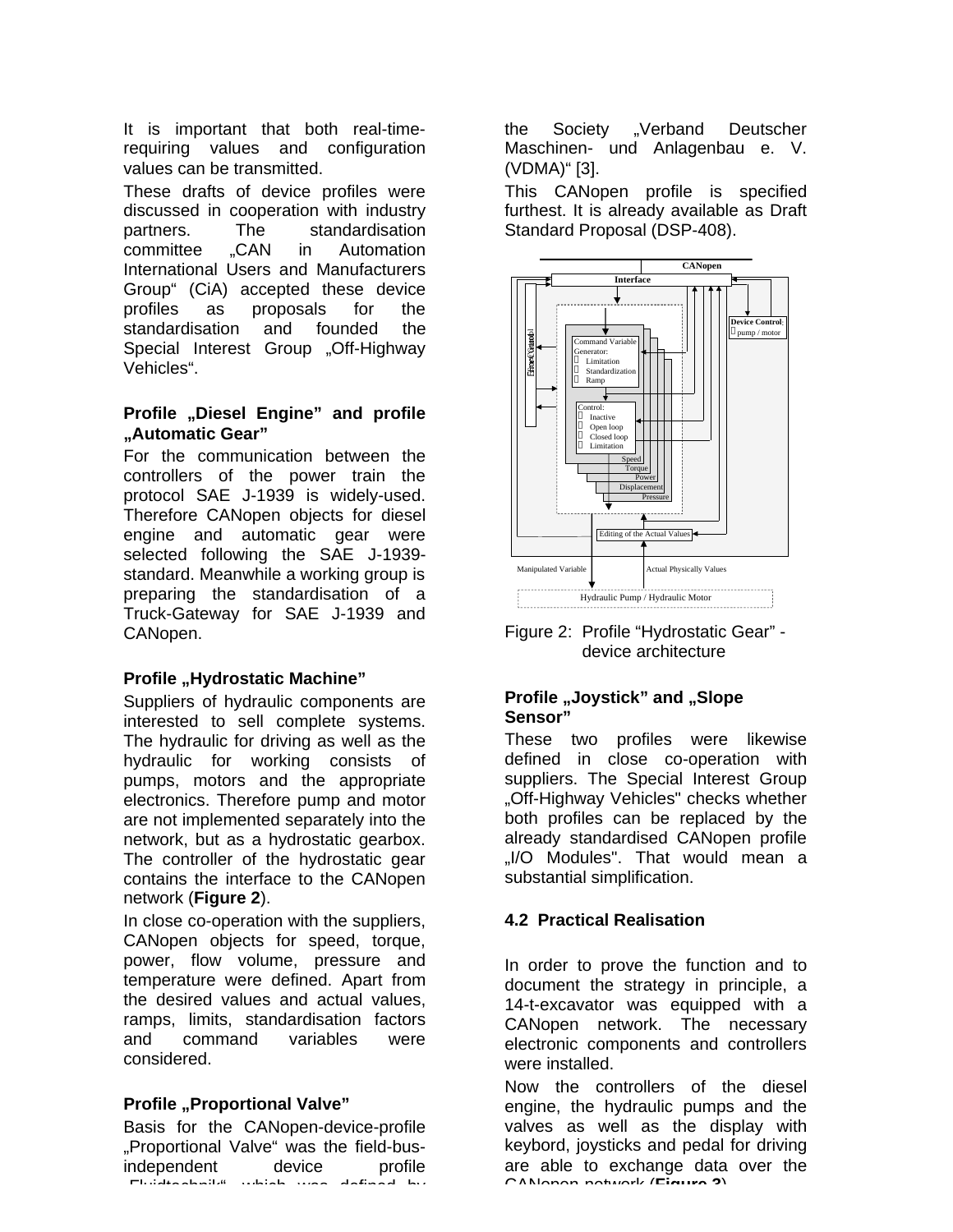Additionally the individual controllers can be configured over the display. That is a precondition, in order to adapt the modules and systems to the respective operating conditions optimally.



Figure 3: Excavator with CANopennetwork

The configuration, the optimisation and the tests of the CANopen network have shown the advantages and possibilities for mobile construction machines.

# **5 Conclusions**

The bases for the use of open communication in mobile construction machines were created.

Modules and systems of diverse manufacturers are able to exchange data within the construction machine.

In the future manufacturers of construction machines can use electronic components of different suppliers and combine these as they choose.

Additionally new components can be integrated easily into existing systems.

The costs of the development can be reduced and the flexibility can be increased.

The utilisation and the maintenance of the mobile construction machines will be simplified for the users.

Better opportunities for data capture, diagnosis and information for the driver exist now.

Shorter downtimes and shorter times for maintenance increase the availability of the machines.

## **Device Profiles**

The device profiles with the CANopen facilities are corresponding currently and future requirements.

At this stage it is not effective to connect all components. In order to keep the development effort and the hardware costs into limits the controllers of several manufacturer specific systems should be used (diesel engine controller, drive controller etc.).

For future applications the number of network participants will be raised.

In the future manufacturers will use several networks, in order to connect the respective communication levels.

The definition of new network components would not be a problem. That is one advantage of the open communication. The definition of new device profiles can be oriented by the existing profiles.

A further advantage is that the use of the defined device profiles is not limited for applications of mobile construction machines because the components and their requirements can be used also in other mobile machines (forest, farming, mining).

## **Practical Realisation**

With the help of the practical implementation the fundamental strategy for equipping a mobile excavator with a CANopen network could be documented. It also points the way for the equipment for future applications in mobile machines.

To demonstrate the CANopen advantages for mobile construction machines, the practical realisation was oriented at the possibilities of the manufacturers of components and/or of machines. On account of the closely cooperation with the industry partners, the mobile excavator was reconstructed with predominantly standard components in an adequate time.